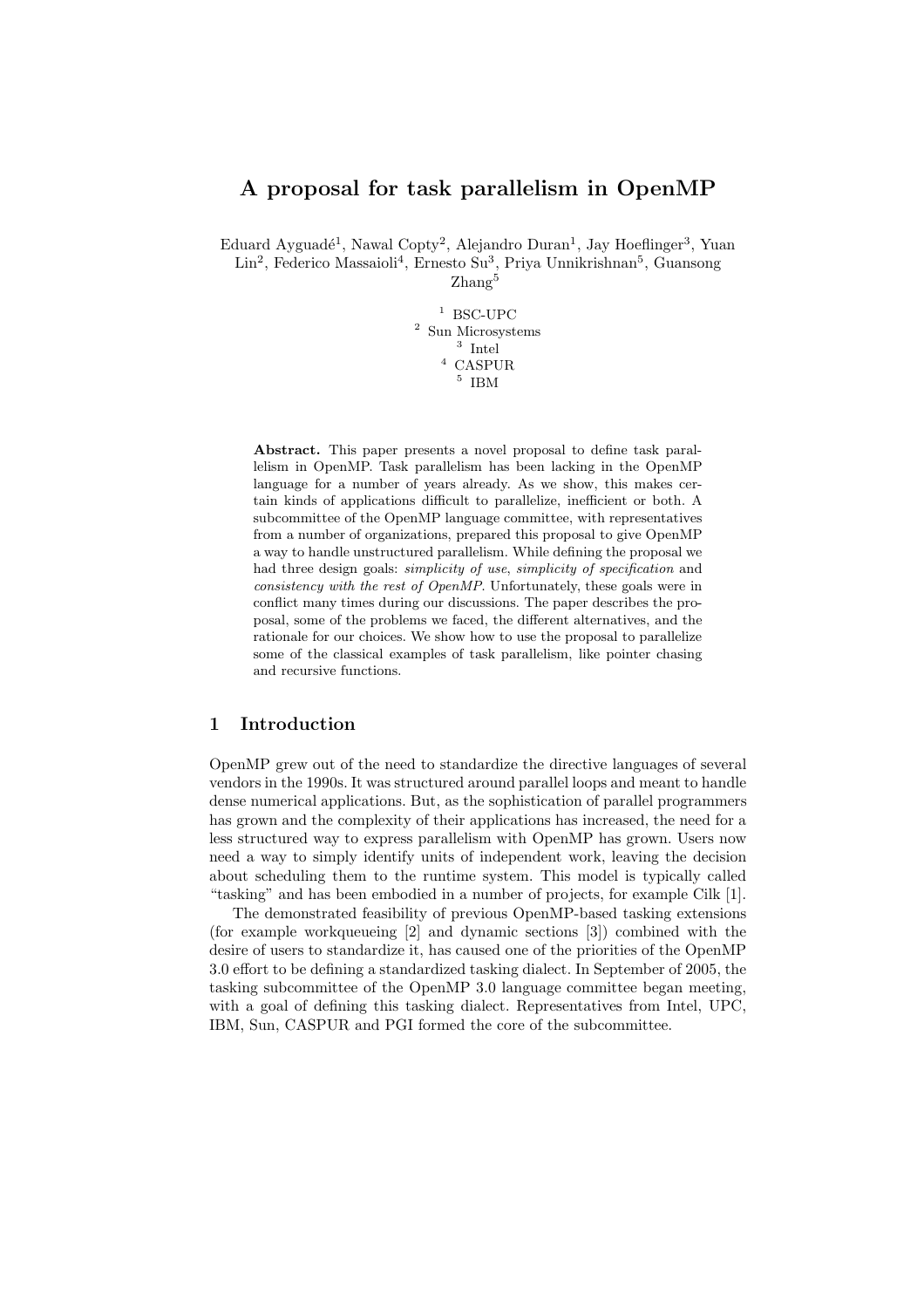This paper, written by some of the tasking subcommittee members, is a description of the resulting tasking proposal, including our motivations, our goals for the effort, the design principles we attempted to follow, the tough decisions we had to make and our reasons for them. We will also present examples to illustrate how tasks are written and used under this proposal.

### 2 Motivation and related work

OpenMP "is somewhat tailored for large array-based applications"[4]. This is evident in the limitations of the two principal mechanisms to distribute work among threads. In the *loop* construct, the number of iterations must be determined on entry to the loop and cannot be changed during its execution. In the sections construct, the sections are statically defined at compile time.

A common operation like a dynamic linked list traversal is thus difficult to parallelize in OpenMP. A possible approach, namely the transformation at run time of the list to an array, as shown in fig. 1, pays the overheads of the array construction, which is not easy to parallelize. Another approach, using the single nowait construct as shown in fig. 2, can be used. While elegant, it's non-intuitive, and inefficient because of the usually high cost of the single construct[5].

| $\mathbf{1}$   | $p =$ listhead;                                            |
|----------------|------------------------------------------------------------|
| $\overline{2}$ | $num\_elements=0;$                                         |
| 3              | while $(p)$ {                                              |
| $\overline{4}$ | $list$ , item [num_elements++ $ =p$ ;                      |
| 5              | $p=next(p);$                                               |
| 6              |                                                            |
| $\overline{7}$ | $\#$ pragma omp parallel for                               |
| 8              | for (int $i=0$ ; $i$ <num <math="" elements;="">i++)</num> |
| 9              | process(listitem[i]);                                      |
|                |                                                            |

 $#$ pragma omp parallel private  $(p)$ {  $p =$  listhead;  $\mathbf{\hat{w}}$ hile  $(\mathbf{p})\in\mathbb{C}$ #pragma omp single nowait p r o c e s s ( p ) ;  $=$  n ext (p); } }

Fig. 1. Parallel pointer chasing with the inspector-executor model

Fig. 2. Parallel pointer chasing using single nowait

Both techniques above lack generality and flexibility. Many applications (ranging from document bases indexing to adaptive mesh refinement) have a lot of potential concurrency, which is not regular in form, and varies with processed data. Dynamic generation of different units of work, to be asynchronously executed, allows one to express irregular parallelism, to the benefit of performance and program structure. Nested parallelism could be used to this aim, but at the price of significant performance impacts and increased synchronizations.

The present OpenMP standard also lacks the ability to specify structured dependencies among different units of work. The ordered construct assumes a sequential ordering of the activities. The other OpenMP synchronization constructs, like barrier, actually synchronize the whole team of threads, not work units. This is a significant limitation on the coding of hierarchical algorithms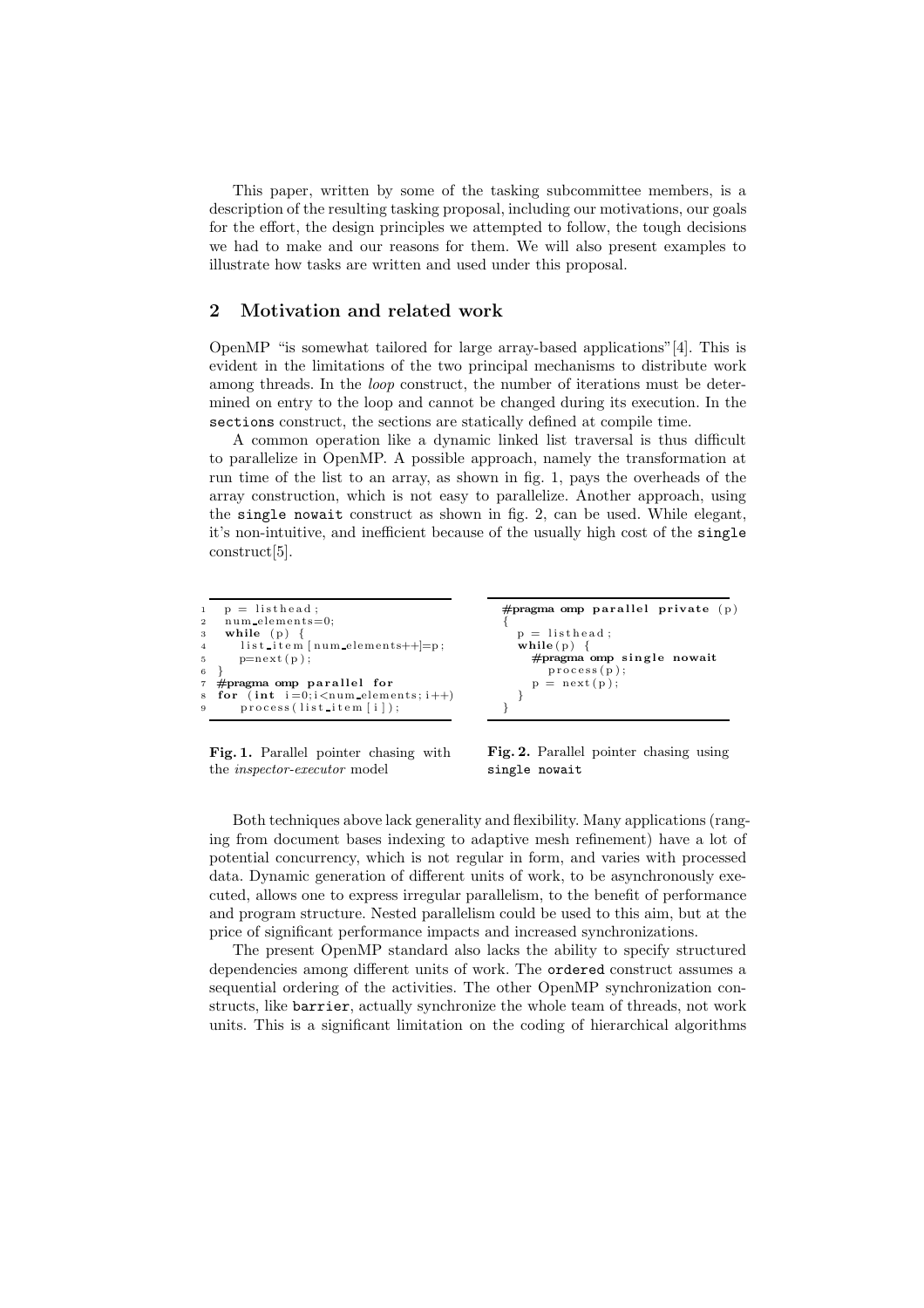like those used in tree data structure traversal, multiblock grid solvers, adaptive mesh refinement[6], dense linear algebra [7–9] (to name a few). In principle, nested parallelism could be used to address this issue, as in the example shown in fig. 3. However, overheads in parallel region creation, risks of oversubscribing system resources, difficulties in load balancing, different behaviors of different implementations, make this approach impractical.

```
void traverse (binarytree *p) {
      #pragma omp parallel sections num threads (2)3 {
4 #pragma omp section<br>5 if (p->left) traverse(p->left);
6 \qquad \qquad \# \text{pragma} omp section
7 if (p \rightarrowright) traverse(p->right);
8 }
9 \text{ process (p)};
10 }
```
Fig. 3. Parallel depth-first tree traversal

The Cilk programming language[1] is an elegant, simple, and effective extension of C for multithreading, based on dynamic generation of tasks. It is important and instructive, particularly because of the work-first principle and the work-stealing technique adopted. However, it lacks most of the features that make OpenMP very efficient in many computational problems.

The need to support irregular forms of parallelism in HPC is evident in features being included in new programming languages, notably X10 [10] (*activities* and futures), and Chapel [11] (the cobegin statement).

The Intel workqueueing model [2] was the first attempt to add dynamic task generation to OpenMP. This proprietary extension allows hierarchical generation of tasks by nesting of taskq constructs. Synchronization of descendant tasks is controlled by means of implicit barriers at the end of taskq constructs. The implementation exhibits some performance issues [5, 8].

The Nanos group at UPC proposed Dynamic Sections as an extension to the standard sections construct to allow dynamic generation of tasks [3]. Direct nesting of section blocks is allowed, but hierarchical synchronization of tasks can only be attained by nesting of a parallel region. The Nanos group also proposed the pred and succ constructs to specify precedence relations among statically named sections in OpenMP [12]. These are issues that may be explored as part of our future work.

The point-to-point synchronization explored at EPCC [13] improves in performance and flexibility with respect to OpenMP barrier. However, the synchronization still involves threads, not units of work.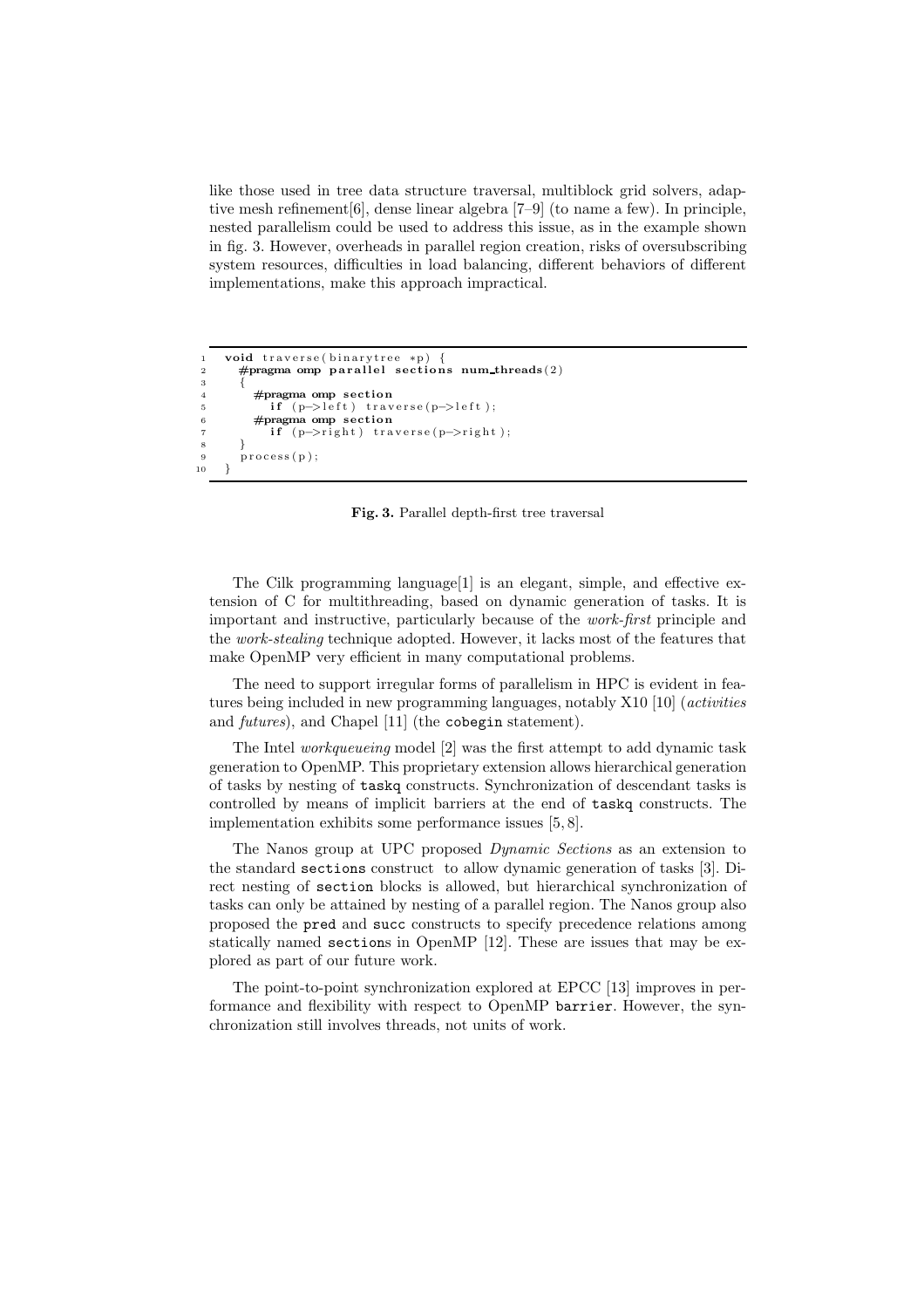### 3 Task proposal

The current OpenMP specification (version 2.5) is based on threads. The execution model is based on the fork-join model of parallel execution where all threads have access to a shared memory. Usually, threads share work units through the use of worksharing constructs. Each work unit is bound to a specific thread for its whole lifetime. The work units use the data environment of the thread they are bound to.

Our proposal allows the programmer to specify deferrable units of work that we call tasks. Tasks, unlike current work units, are not bound to a specific thread. There is no a priori knowledge of which thread will execute a task. Task execution may be deferred to a later time, and different parts of a task may be executed by different threads. As well, tasks do not use the data environment of any thread but have a data environment of their own.

### 3.1 Terminology

- Task A structured block, executed once for each time the associated task construct is encountered by a thread. The task has private memory associated with it that stays persistent during a single execution. The code in one instance of a task is executed sequentially.
- Suspend/resume point A suspend point is a point in the execution of the task where a thread may suspend its execution and run another task. Its corresponding resume point is the point in the execution of the task that immediately follows the suspend point in the logical code sequence. Thus, the execution that is interrupted at a suspend point resumes at the matching resume point.
- Thread switching A property of the task that allows its execution to be suspended by one thread and resumed by a different thread, across a suspend/resume point. Thread switching is disabled by default.

#### 3.2 The task construct

The  $C/C++$  syntax<sup>6</sup> is as follows:

```
#pragma omp task [clause[[,]clause] ...]
        structured-block
```
The thread that encounters the task construct creates a task for the associated structured block, but its execution may be deferred until later. The execution gives rise to a task region and may be done by any thread in the current parallel team.

A task region may be nested inside another task region, but the inner one is not considered part of the outer one. The task construct can also be specified

 $6$  Fortran syntax is not shown in this paper because of space limitations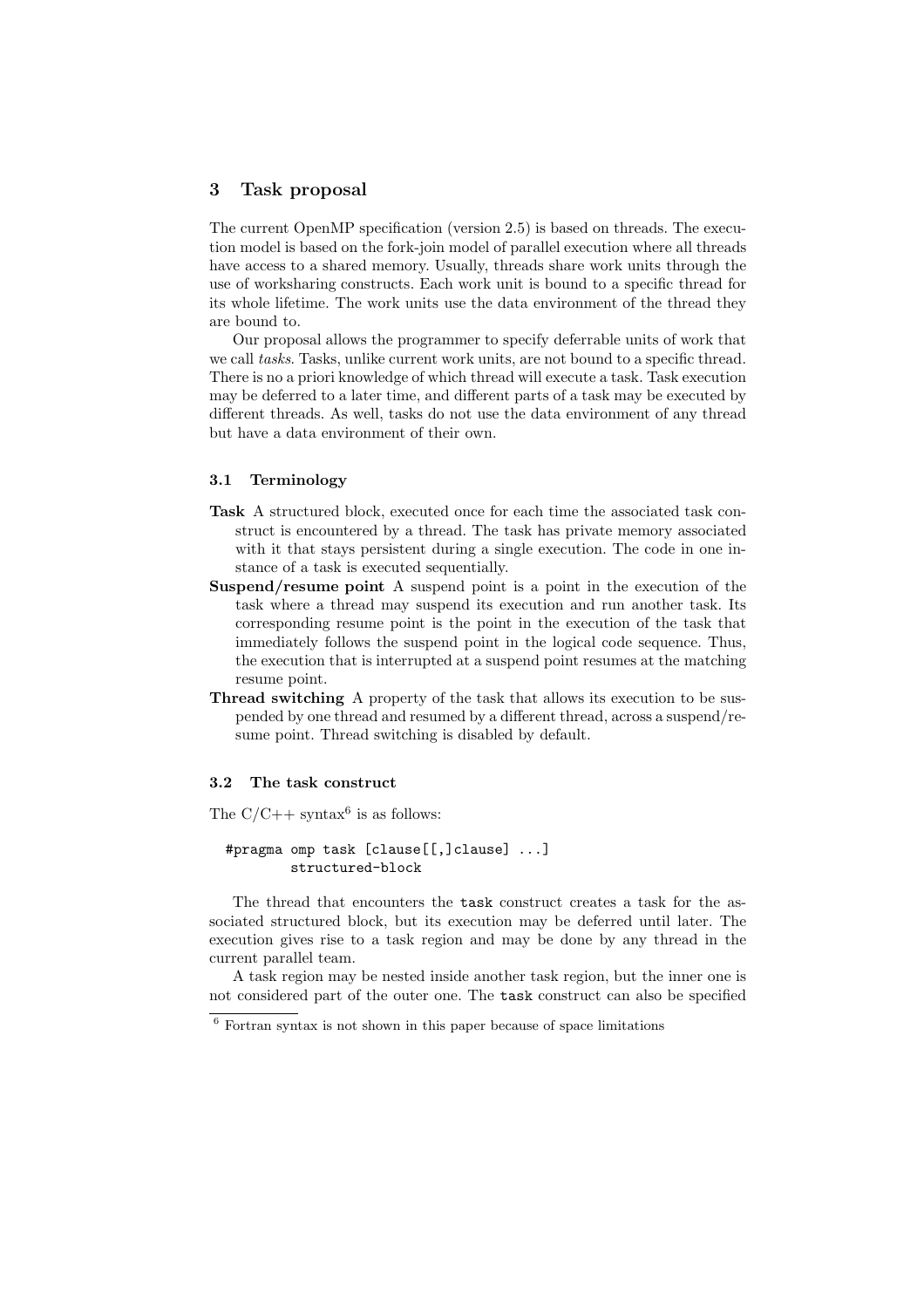inside any other OpenMP construct or outside any explicit parallel construct. A task is guaranteed to be complete before the next associated thread or task barrier completes.

The optional clauses can be chose from:

```
– untied
```

```
– shared (variable-list)
```

```
– captureprivate (variable-list)
```
– private (variable-list)

The untied clause enables thread switching for this task. A task does not inherit the effect of a untied clause from any outer task construct.

The remaining three clauses are related to data allocation and initialization for a task. Variables listed in the clauses must exist in the enclosing scope, where each is referred to as the original variable for the variable in the task.

References within a task to a variable listed in its shared clause refer to the original variable. New storage is created for each captureprivate variable and initialized to the original variable's value. All references to the original variable in the task are replaced by references to the new storage. Similarly, new storage is created for private variables and all references to them in the task refer to the new storage. However, private variables are not automatically initialized.

The default for all variables with implicitly-determined sharing attributes is captureprivate.

#### 3.3 Synchronization constructs

Two constructs (taskgroup and taskwait) are provided for synchronizing the execution of tasks.

The  $C/C++$  syntax for taskgroup and taskwait is as follows:

#pragma omp taskgroup structured-block #pragma omp taskwait

The taskgroup construct specifies that execution will not proceed beyond its associated structured block until all direct descendant tasks generated within it are complete. The taskwait construct specifies that execution will not proceed beyond it until all direct descendant tasks generated within the current task, up to that point, are complete.

There is no restriction on where a taskgroup construct or a taskwait construct can be placed in an OpenMP program. Taskgroup constructs can be nested.

### 3.4 Other constructs

When a thread encounters the taskyield construct, it is allowed to look for another available task to execute. This directive becomes an explicit suspend/resume point in the code. The syntax for  $C/C++$  is:

#pragma omp taskyield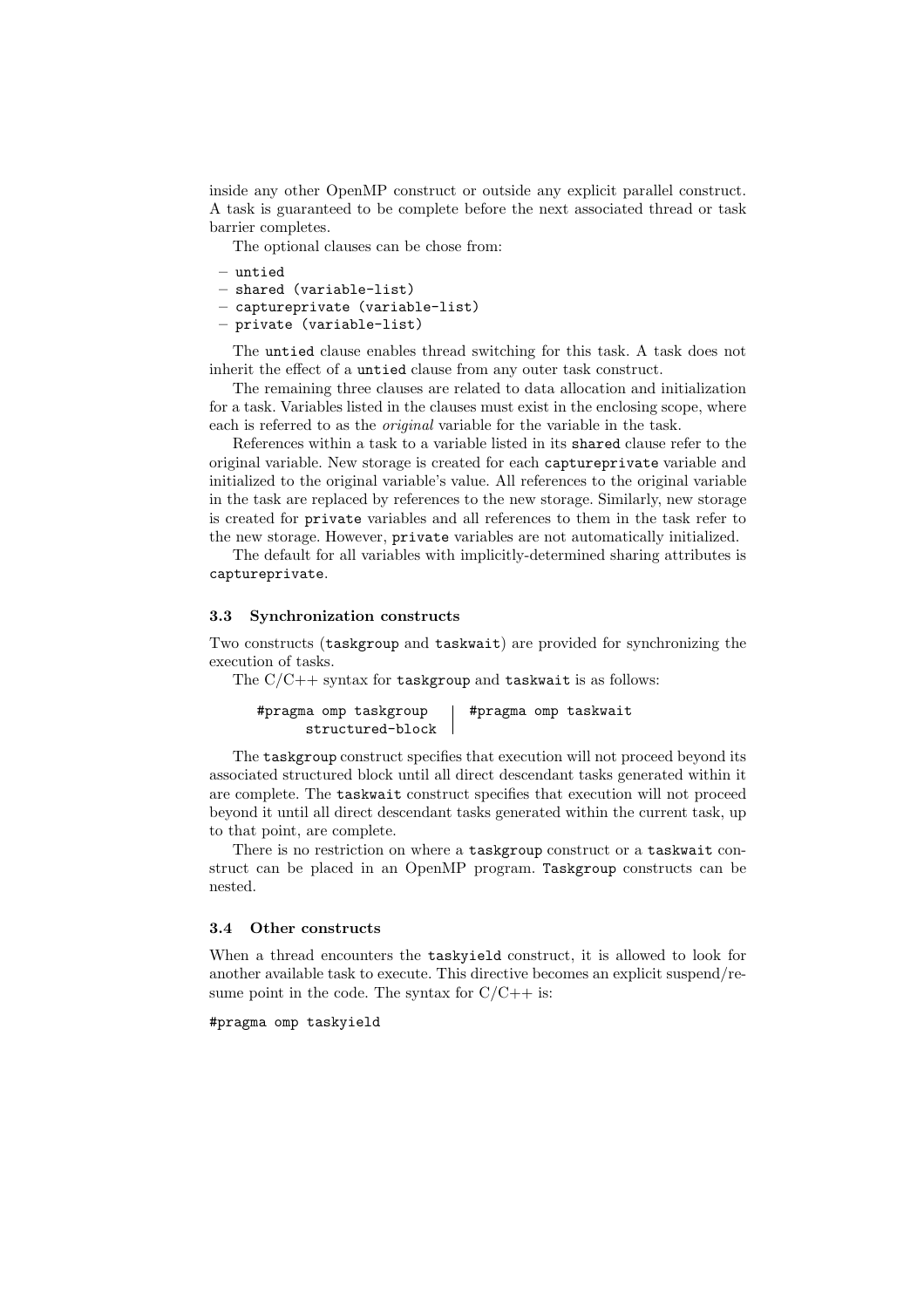### 3.5 OpenMP modifications

The tasking model requires various modifications in the OpenMP 2.5 specification. We list some of these below.

- Execution Model. In the 2.5 specification, there is no concept of the deferral of work or of suspend or resume points. In our proposal, a task may be suspended/resumed and execution of the task may be deferred until a later time. Moreover, a task may be executed by different threads during its lifetime, if thread switching is explicitly enabled.
- Memory Model. In the 2.5 specification, a variable can be shared among threads or be private to a thread. In the tasking model, a variable can be shared among tasks, or private to a task. The default data sharing attributes for tasks differs from the defaults for parallel constructs.
- Threadprivate data and properties. Inside OpenMP 2.5 work units, threadprivate variables and thread properties (e.g. thread id) can be used safely. Within tasks, this may not be the case. If thread switching is enabled, the executing thread may change across suspend or resume points, so thread id and threadprivate storage may change.
- Thread Barrier. In our proposal, a task is guaranteed to be complete before the associated thread or task barrier completes. This gives a thread barrier extra semantics that did not exist in the 2.5 specification.
- Locks. In the 2.5 specification, locks are owned by threads. In our proposal, locks are owned by tasks.

### 4 Design principles

Unlike the structured parallelism currently exploited using OpenMP, the tasking model is capable of exploiting irregular parallelism in the presence of complicated control structures. One of our primary goals was to design a model that is easy for a novice OpenMP user to use and one that provides a smooth transition for seasoned OpenMP programmers. We strived for the following as our main design principles: *simplicity of use*, *simplicity of specification* and *consistency* with the rest of OpenMP, all without losing the expressiveness of the model. In this section, we outline some of the major decisions we faced and the rationale for our choices, based on available options, their trade-offs and our design goals.

#### What form should the tasking construct(s) take?

**Option 1** A new work-sharing construct pair: It seemed like a natural extension of OpenMP to use a work-sharing construct analogous to sections to set up the data environment for tasking and a task construct analogous to section to define a task. Under this scheme, tasks would be bound to the worksharing construct. However, these constructs would inherit all the restrictions applicable to work-sharing constructs, such as a restriction against nesting them. Because of the dynamic nature of tasks, we felt that this would place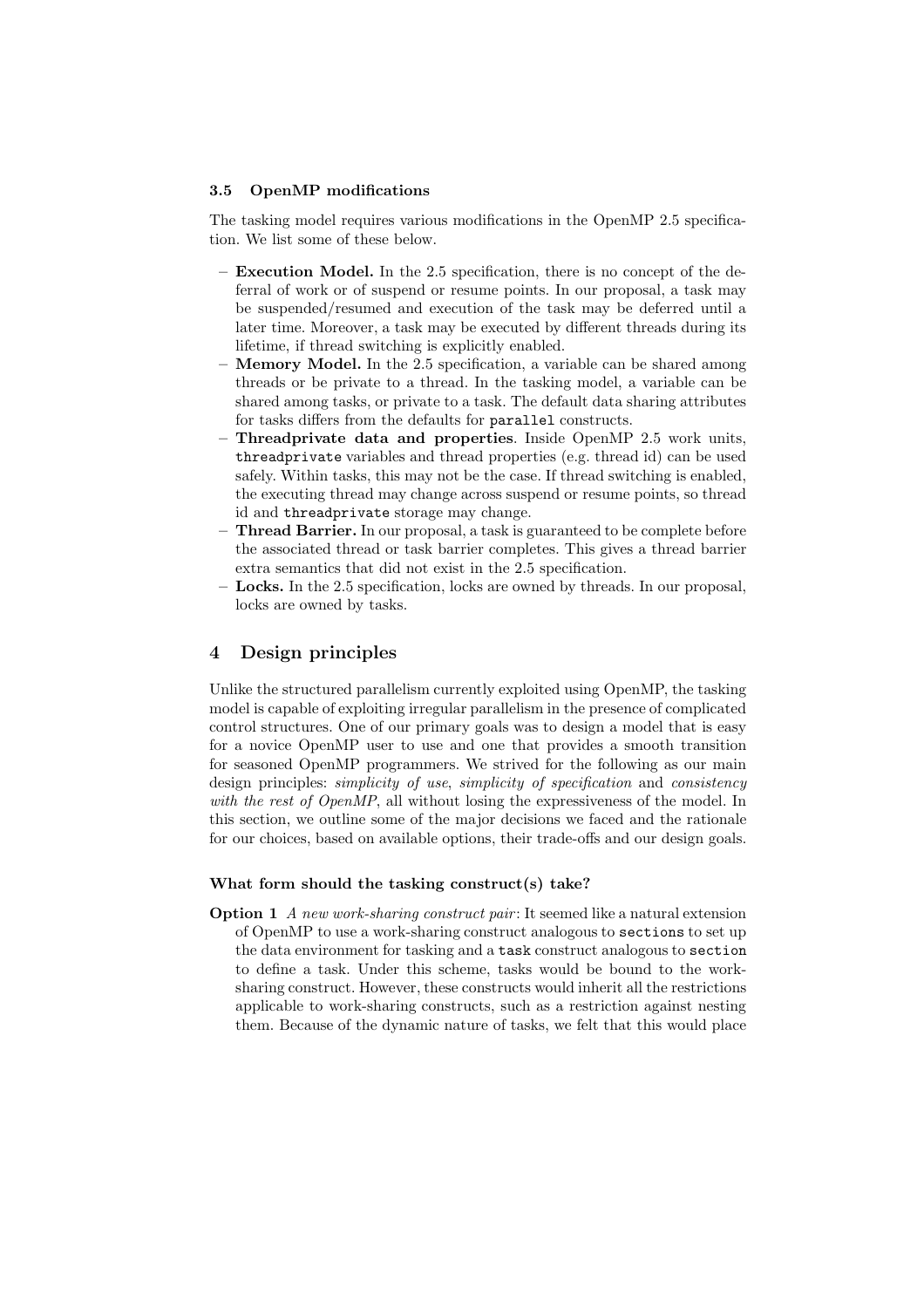unnecessary restrictions on the applicability of tasks and interfere with the basic goal of using tasks for irregular computations.

**Option 2** One new OpenMP construct: The other option was to define a single task construct which could be placed anywhere in the program and which would cause a task to be generated each time a thread encounters it. Tasks would not be bound to any specific OpenMP constructs. This makes tasking a very powerful tool and opens up new parallel application areas, previously unavailable to the user due to language limitations. Also, using a single tasking construct significantly reduces the complexity of construct nesting rules. The flexibility of this option seemed to make it the most easy to merge into the rest of OpenMP, so this was our choice.

Should we allow thread switching and what form should it take? Thread switching is a concept that is alien to traditional OpenMP. In OpenMP, a thread always executes a unit of work in a work-share from start to finish. This has encouraged people to use the thread number to identify a unit of work, and to store temporary data in threadprivate storage. This has worked very well for the kind of parallelism that can be exploited in regular control structures. However, tasking is made for irregular parallelism. Tasks can take wildly differing amounts of execution time. It is very possible that the only thread eligible to generate tasks might get stuck executing a very long task. If this happens, the other threads in the team could be sitting idle, waiting for more tasks, and starvation results. Thread switching would enable one of the waiting threads to take over task-generation in a situation like this.

Thread switching provides greater flexibility and potentially higher performance. It allows *work-first* execution of tasks, where a thread immediately executes the encountered task and another thread continues where the first thread left off. It has been shown that work-first execution can result in better cache reuse [1]. However, switching to a new thread changes the thread number and any threadprivate data being used, which could be surprising to an experienced OpenMP programmer.

Balancing the benefits of thread switching against the drawbacks, it was decided to allow thread switching in a limited and controlled manner. We decided to disable thread switching by default. It is only allowed inside tasks using the untied clause. Without the untied clause, the programmer can depend on the thread number and threadprivate data in a task just as in other parts of OpenMP.

Should the implementation guarantee that task references to stack data are safe? A task is likely to have references to the data on the stack of the routine where the task construct appears. Since the execution of a task is not required to be finished until the next associated task barrier, it is possible that a given task will not execute until after the stack of the routine where it appears is already popped and the stack data over-written, destroying local data listed as shared by the task.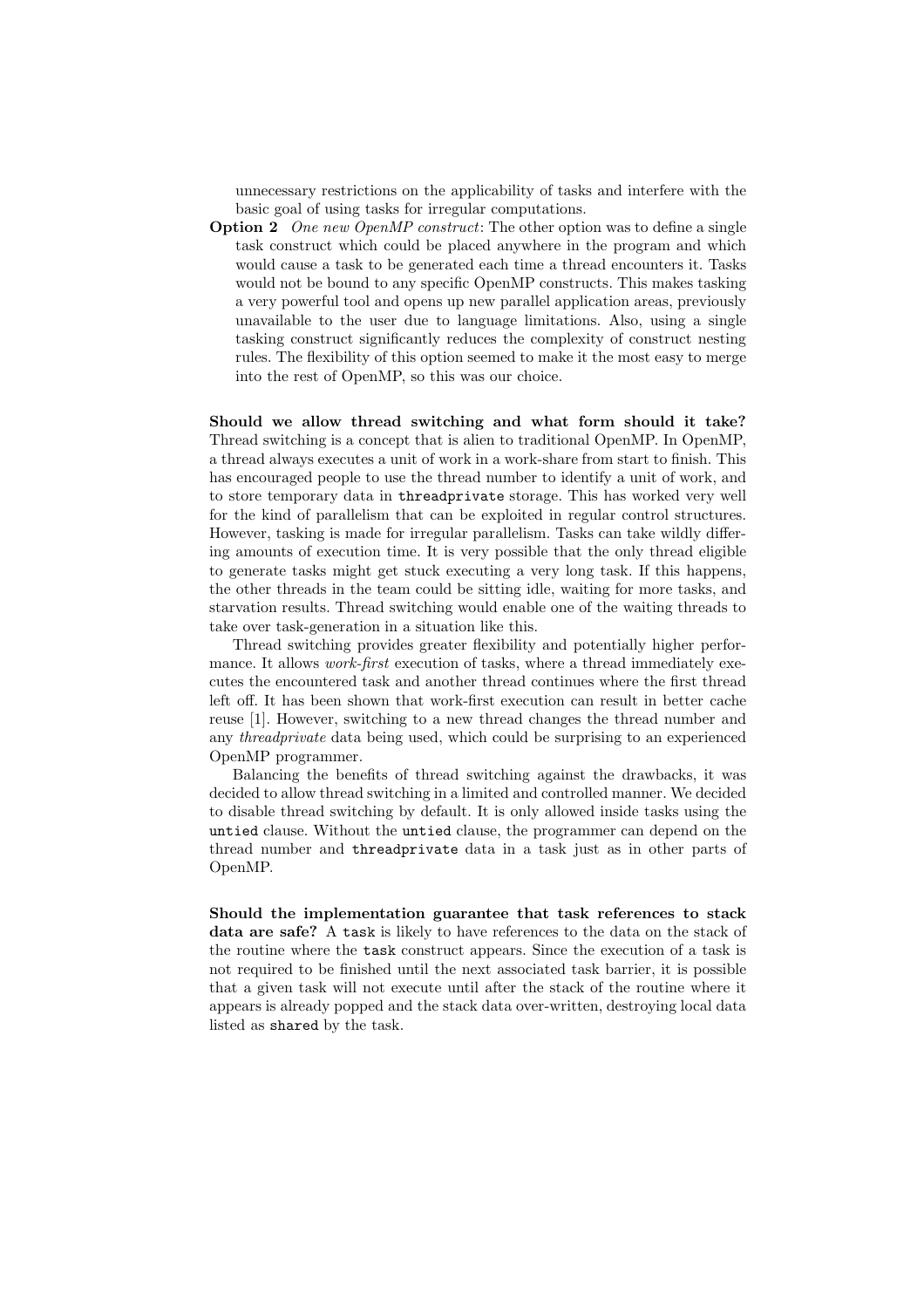The committee's original decision was to require the implementation to guarantee stack safety by inserting task barriers where required. We soon realized that there are circumstances where it is impossible to determine at compile time exactly when execution will leave a given routine. This could be due to a complex branching structure in the code, but worse would be the use of  $setimp/\nlongimp$ , C++ exceptions, or even vendor-specific routines that unwind the stack. When you add to this the problem of the compiler understanding when a given pointer dereference is referring to the stack (even through a pointer argument to the routine), you find that in a significant number of cases the implementation would be forced to conservatively insert a task barrier immediately after many task constructs, severely restricting the parallelism possible with tasks.

Our decision was to simply state that it is the user's responsibility to insert any needed task barriers to provide any needed stack safety.

What should be the default data-sharing attributes for variables in tasks? Data-sharing attributes for variables can be pre-determined, implicitly determined or explicitly determined. Variables in a task that have predetermined sharing attributes are not allowed in clauses, and explicitly-determined variables do not need defaults, by definition. However, the data-sharing attributes for implicitly-determined variables require defaults.

The sharing attributes of a variable are strongly linked to the way in which it is used. If a variable is shared among a thread team and a task must modify its value, then the variable should be shared on the task construct and care must be taken to make sure that fetches of the variable outside the task wait for the value to be written. If the variable is read-only in the task, then the safest thing would be to make the variable captureprivate, to make sure that it will not be deallocated before it is used. Since we decided to not guarantee stack safety for tasks, we faced a hard choice:

- Option 1 make data primarily shared, analogous to using shared in the rest of OpenMP. This choice is consistent with existing OpenMP. But, with this default, the danger of data going out of scope is very high. This would put a heavy burden on the user to ensure that all the data remains allocated while it is used in the task. Debugging can be a nightmare for things that are sometimes deallocated prematurely.
- Option 2 make data primarily captureprivate. The biggest advantage of this choice is that it minimizes the "data-deallocation"' problem. The user only needs to worry about maintaining allocation of variables that are explicitly shared. The downside to using captureprivate as the default is that Fortran parameters and C++ reference parameters will, by default, be captured by tasks. This could lead to errors when a task writes into reference parameters.
- Option 3 make some variables shared and some captureprivate. With this choice, the rules could become very complicated, and with complicated rules the chances for error increase. The most likely effect would be to force the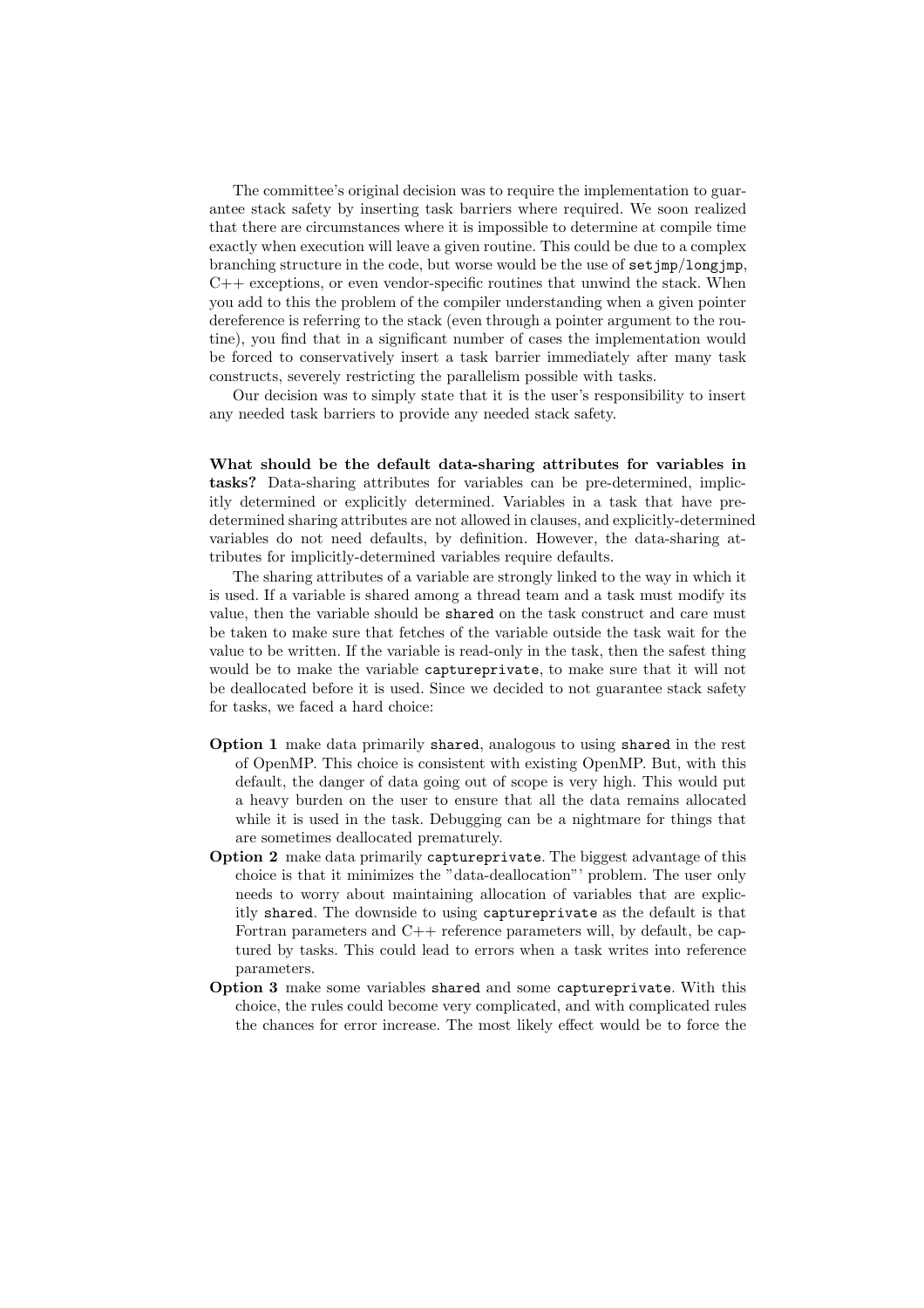programmer to explicitly place all variables in some clause, as if there were no defaults at all.

In the end, we decided to make all variables with implicitly-determined sharing attributes default to captureprivate. While not perfect, this choice gives programmers the most safety, while not being overly complex.

### 5 Examples of use

In this section, we revisit examples we used in section 2, and write those applications based on our task proposal.

### 5.1 Pointer chasing in parallel

Pointer chasing (or pointer following) can be described as a segment of code working on a list of data items linked by pointers. When there is no dependence, the process can be executed in parallel.

We already described in Section 2 a couple of non-efficient or non-intuitive parallelization strategies for this kernel (fig. 1 and 2). In addition, both solutions fail if the list itself needs to be updated dynamically during the execution. In fact, with proper synchronization, the second solution may append more items at the end of the link, while the first one will not work at all.

All these problems go away with the new task proposal. This simple kernel could be parallelized as shown in fig. 4.

```
\#\mathrm{pragma\ comp\ parallel}2 {
\frac{3}{4} #pragma omp single
 4 {
5 \qquad p = \text{listhead};6 while (p) {
7 #pragma omp \frac{task}{k}8 process (p)
9 p=next(p);
10  }
11 }
12 }
                                                   \#pragma omp parallel private (p){
                                                     #pragma omp for
                                                     for (int i=0; i< num_lists; i++) {<br>p = listheads [i];
                                                            \frac{1}{1} istheads [i];
                                                        \mathbf{\hat{w}}hile (\mathbf{p})\in\{#pragma omp _{\texttt{task}}\overline{\text{process}}(\text{p})p=next(p);
                                                        }
                                                     }
                                                   }
```
Fig. 4. Parallel pointer chasing using task

Fig. 5. Parallel pointer chasing on multiple lists using task

The task construct gives more freedom for scheduling (see the next section for more). It is also more straightforward to add a synchronization mechanism to work on a dynamically updated list<sup>7</sup>

<sup>7</sup> We will leave it as an exercise for readers to write the next function in the different versions.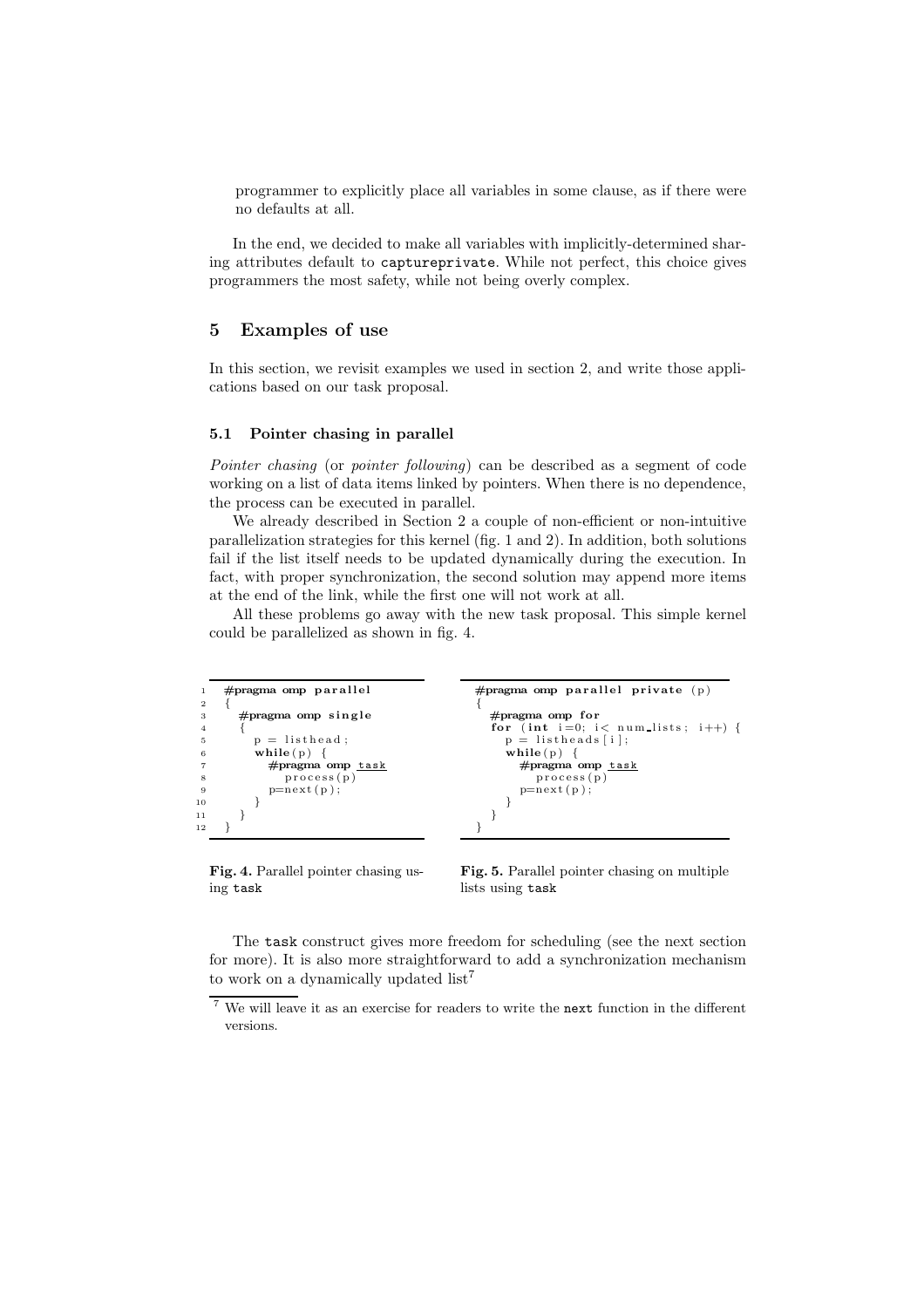```
1 int fib(int n)
 2 int x, y, sum;<br>3 if (n<2)return n;
 5#pragma omp taskgroup
 6 {
 7 \# \text{pragma} omp task shared (x)x=fib(n-1);9#pragma omp \frac{\text{task}}{10} shared (y)<br>10 y=fib (n-2);
\begin{array}{c} 11 \\ 12 \end{array}return x+y;13 }
```
Fig. 6. Fibonacci with recursive task

In fig. 4, the single construct ensures that only one thread will encounter the task directive and start a task nest. It is also possible to use other OpenMP constructs, such as sections and master, or even an if statement using thread id, to achieve the same effect.

More interestingly, we may have multiple lists to be processed simultaneously by the threads of the team, as in fig. 5. This results in better load balancing when the number of lists does not match the number of threads, or when the lists have very different lengths.

#### 5.2 Recursive task

Another scenario of using the task directive is shown in fig. 6, inspired by one of the examples in the Cilk project [1]. This code segment calculates the Fibonacci number. If a call to this function is encountered by a single thread in a parallel region, a nested task region will be spawned to carry out the computation in parallel. The TASKGROUP construct defines a code region which the encountering thread should wait for. Both i and j are on the stack of the parent function that invokes the new tasks. Please refer to section 3.3 for the details. Notice that although OpenMP constructs are combined with a recursive function, it is still equivalent to its sequential counterpart.

Other applications falling into this category include: virus shell assembly, graphics rendering, n-body simulation, heuristic search, dense and sparse matrix computation, friction-stir welding simulation and artificial evolution.

We can also rewrite the example in fig. 3 as in fig. 7. In this figure, we use task to avoid the nested parallel regions. Also, we can use a flag to make the post order processing optional.

## 6 Future work

So far, we have presented a proposal to seamlessly integrate task parallelism into the current OpenMP standard. The proposal covers the basic aspects of task parallelism, but other areas are not covered by the current proposal and may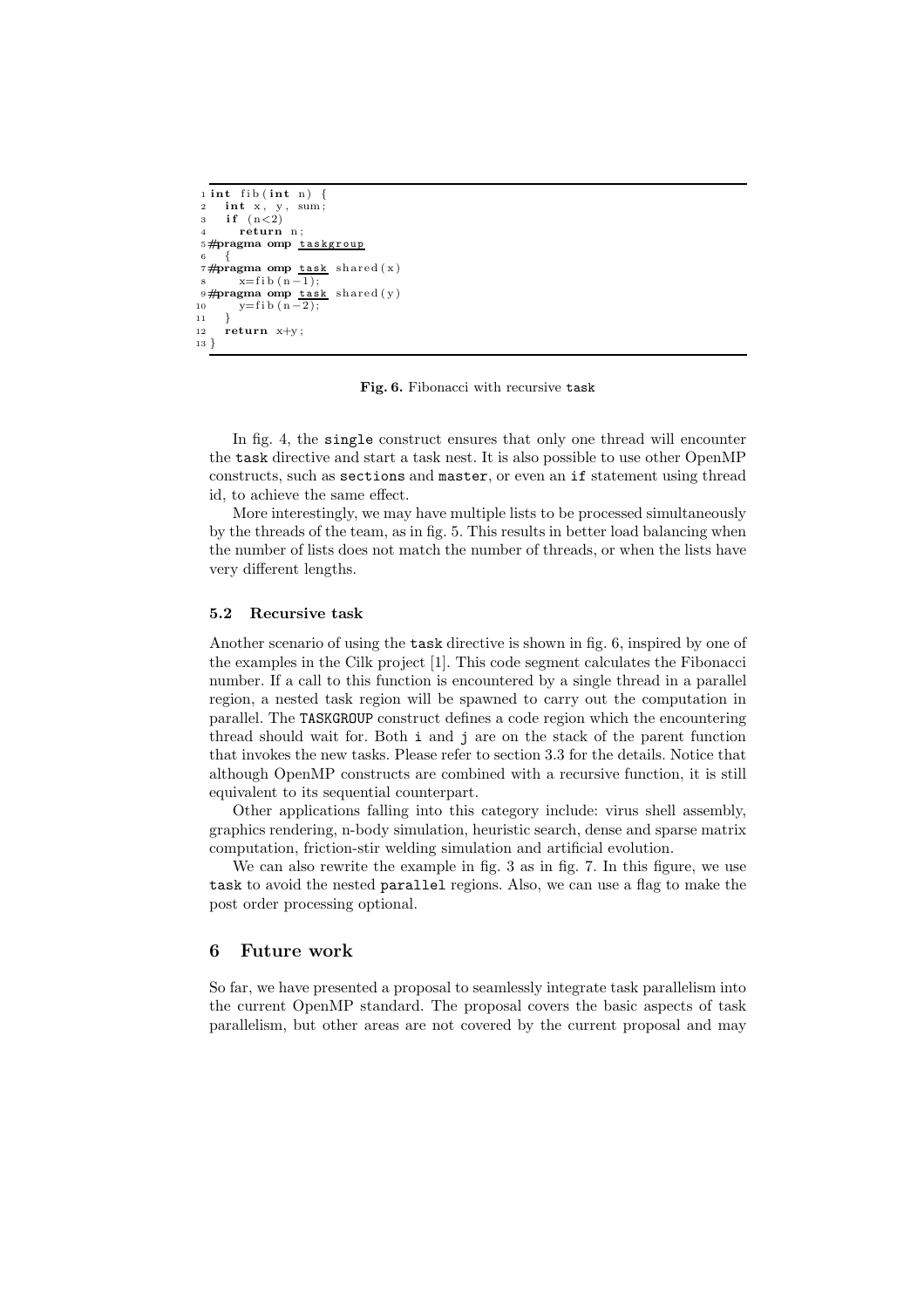```
1 void traverse (binarytree *p, bool postorder) {
2 \#pragma omp task
\frac{1}{3} if ( p->left ) traverse( p->left , postorder );
4 #pragma omp \frac{\text{task}}{5} if (p \rightarrow \text{right})\int \textbf{F} \left( p \rightarrow \text{right} \right) traverse(p->right, postorder);
6 if (postorder)
        #pragma omp taskwait
\mathbf{\hat{z}}9 process(p);
10 }
```
Fig. 7. Parallel depth-first tree traversal

be subject of future work. One such possible extension is a reduction operation performed by multiple tasks. Another is specification of dependencies between tasks, or point-to-point synchronizations among tasks. These extensions may be particularly important for dealing with applications that can be expressed through a task graph or that use pipelines.

The task proposal allows a lot of freedom for the runtime library to schedule tasks. Several simple strategies for scheduling tasks exist but it is not clear which will be better for the different target applications as these strategies have been developed in the context of recursive applications. Furthermore, more complex scheduling strategies can be developed that take into account characteristics of the application which can be found either at compile time or run time. Another option would be developing language changes that allow the programmer to have greater control of the scheduling of tasks so they can implement complex schedules (e.g. shortest job time, round robin) [8].

## 7 Conclusions

We have presented the work of the tasking subcommittee: a proposal to integrate task parallelism into the OpenMP specification. This allows programmers to parallelize program structures like while loops and recursive functions more easily and efficiently. We have shown that, in fact, these structures are easy to parallelize with the new proposal.

The process of defining the proposal has not been without difficult decisions, as we tried to achieve conflicting goals: simplicity of use, simplicity of specification and consistency with the rest of OpenMP. Our discussions identified trade-offs between the goals, and our decisions reflected our best judgments of the relative merits of each. We also described how some parts of the current specification need to be changed to accommodate our proposal.

In the end, however, we feel that we have devised a balanced, flexible, and very expressive dialect for expressing unstructured parallelism in OpenMP programs.